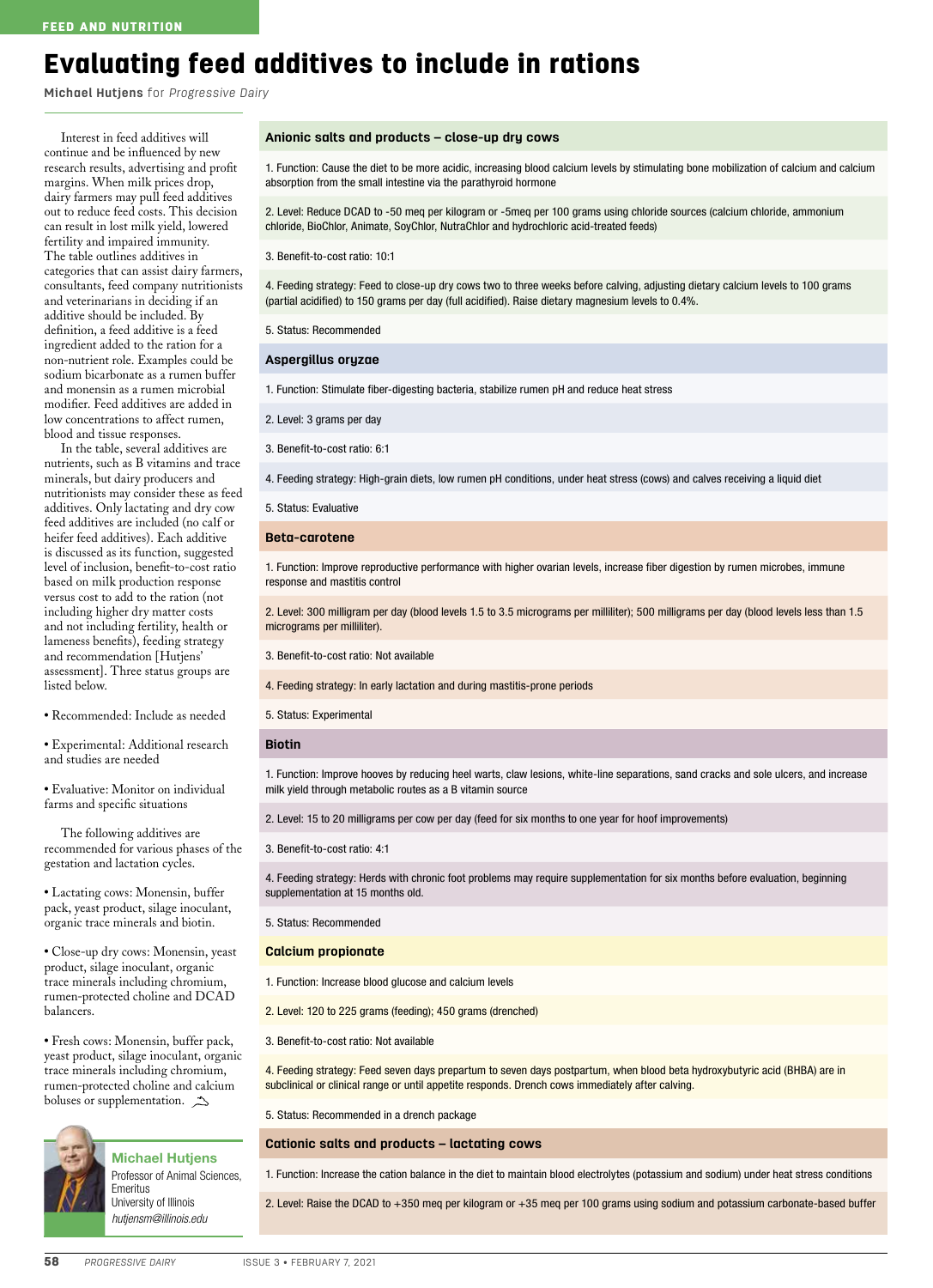# 3. Benefit-to-cost ratio: Not available

4. Feeding strategy: Feed to lactating cows when cows are under heat stress to maintain dry matter intake and performance. Adjust dietary potassium levels to 1.8% and 0.50% sodium.

#### 5. Status: Recommended

## **Choline (rumen-protected)**

1. Function: A methyl donor to minimize fatty liver formation, improve insulin effectiveness and to improve fat mobilization leading to improved milk yield and reproductive performance

2. Level: 15 grams per day

3. Benefit-to-cost ratio: 3:1 (when fed as rumen-protected)

4. Feeding strategy: Feed two weeks prepartum to three weeks postpartum to cows experiencing ketosis, weight loss and high milk yields

5. Status: Recommended

## **Chromium**

1. Function: Stimulate dry matter intake and milk yield by increasing insulin sensitivity and managing blood glucose levels

2. Level: 0.5 ppm of the total dry matter intake (controlled by FDA)

3. Benefit-to-cost ratio: 10:1

4. Feeding strategy: Feed to close-up dry cows, fresh cows and early lactation cows.

5. Status: Recommended

## **Enzymes (fibrolytic)**

1. Function: Increase fiber digestibility by reducing fiber (adding cellulase and xylanase enzymes) and dry matter intake

2. Level: Not clearly defined (enzymatic units per unit of feed dry matter)

3. Benefit-to-cost ratio: 2:1

4. Feeding strategy: Increase fiber digestibility, treated 12 hours before feeding, sprayon product more effective when applied to dry diets, part of a silage inoculant product and response may be diet-specific.

## 5. Status: Experimental

#### **Enzymes (starch-amylase)**

1. Function: Amylase-based enzymes can improve total tract starch digestibility and improve milk yield and feed efficiency

2. Level: 300 kNU per kilogram dry matter intake. One kNU = approx. six "Ceralpha Units" using the Megazyme International amylase assay.

3. Benefit-to-cost ratio: 3:1

4. Feeding strategy: Improve starch utilization, reducing starch levels and replacing with lower-cost rumen-fermentable carbohydrate sources

#### 5. Status: Experimental

## **Essential oil compounds (cinnamon oil, clove oil, garlic oil and others)**

1. Function: Improve rumen fermentation by reducing protein deamination, increase propionate production, increase feed efficiency and/or improve hydrogen status

2. Level: 0.5 to 1.5 grams per cow per day (higher levels may have a negative impact)

3. Benefit-to-cost ratio: 7:1

4. Feeding strategy: Increase propionate production in the rumen and feed efficiency

5. Status: Experimental

# **Immune stimulation (OmniGen AF – brand name)**

1. Function: Affect immune function as measured by changes in neutrophil activity including migration via L-selectin, phagocytosis, oxidative burst reactions leading to lower SCC, higher milk yield related to immunity improvement and reduce HBS or bloody gut losses.

2. Level: 56 grams per day

- 3. Benefit-to-cost ratio: 7:1 early lactation; 3:1 for entire lactation
- 4. Time period: Dry-off to 60 days postpartum
- 5. Status: Experimental

## **Magnesium oxide**

1. Function: Alkalinizer (raises rumen pH), increases uptake of blood metabolites by the mammary gland, raising fat test and a magnesium ration source

- 2. Level: 45 to 90 grams per day
- 3. Benefit-to-cost ratio: Not available

4. Feeding strategy: With sodium-based buffers (ratio of 2 to 3 parts sodium bicarbonate or sodium sesquicarbonate to 1 part magnesium oxide)

5. Status: Recommended (source of magnesium and in buffer packs)

## **Monensin (brand name Rumensin)**

1. Function: Improve feed efficiency for lactating cows, reduce ketosis and displaced abomasums in transition cows by shifting rumen fermentation, and microbial selection. Milk yield may increase 2.2 pounds per day. Control cocci in calves and heifers.

2. Level: 11 to 22 grams per ton of total ration dry matter consumed (250 to 400 milligrams per cow per day); lower levels in calves and heifers

3. Benefit-to-cost ratio: 5:1

4. Feeding strategy: Feed to dry cows (reduce metabolic disorders) and lactating cows (feed efficiency) while monitoring milk fat to evaluate optimal levels of monensin.

5. Status: Recommended

#### **Niacin (B3, nicotinic acid and nicotinamide)**

1. Function: Coenzyme systems in biological reactions, improve energy balance in early lactation cows, control ketosis slowing weight loss, reduce heat stress and stimulate rumen protozoa

2. Level: 3 to 5 grams of rumen-protected niacin. One gram of rumen-protected niacin replaces 8 grams of rumen-unprotected niacin.

3. Benefit-to-cost ratio: 3:1

4. Feeding strategy: Dry cows with body condition scores over 3.25 and ketotic-prone cows mobilizing body fat. Do not feed lactating cows allowing for mobilized body resources in early lactation, allowing NEFA as an energy source.

5. Status: Recommended (rumen-protected niacin)

#### **Organic trace minerals (copper, selenium and zinc)**

1. Function: Increase immunity, reduce oxidative stress, hoof improvement and enzyme roles

2. Level: Replace 25 to 30 percent of total zinc and copper minerals in the ration; allorganic selenium to dry cows.

3. Benefit-to-cost ratio: Not available

4. Feeding strategies: Supplement to dry cows, transition cows and early lactation until confirmed pregnant.

5. Status: Recommended

**Continued on page 60**